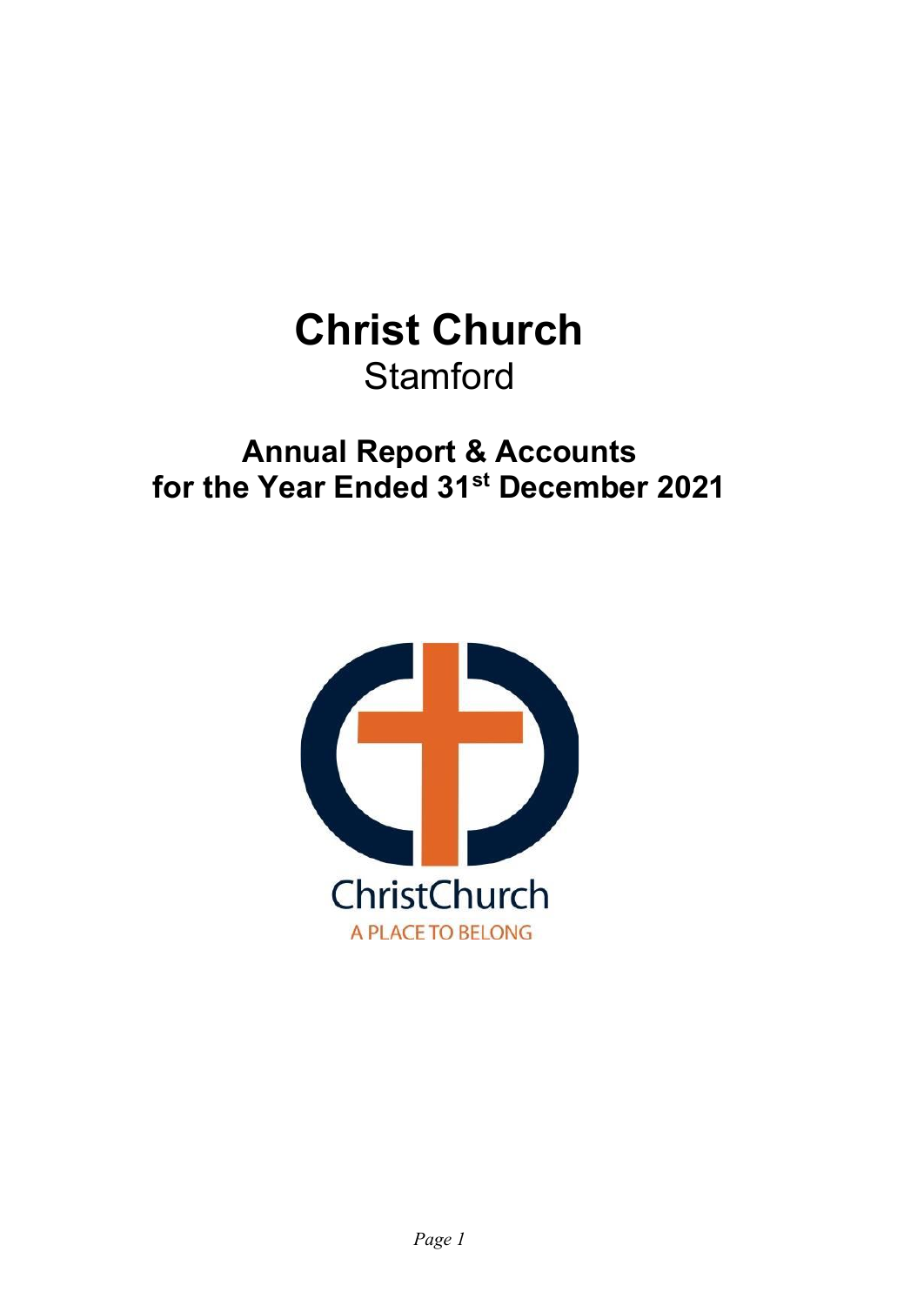## **Contents**

| <b>BALANCE SHEET</b> |  |
|----------------------|--|
|                      |  |
|                      |  |
|                      |  |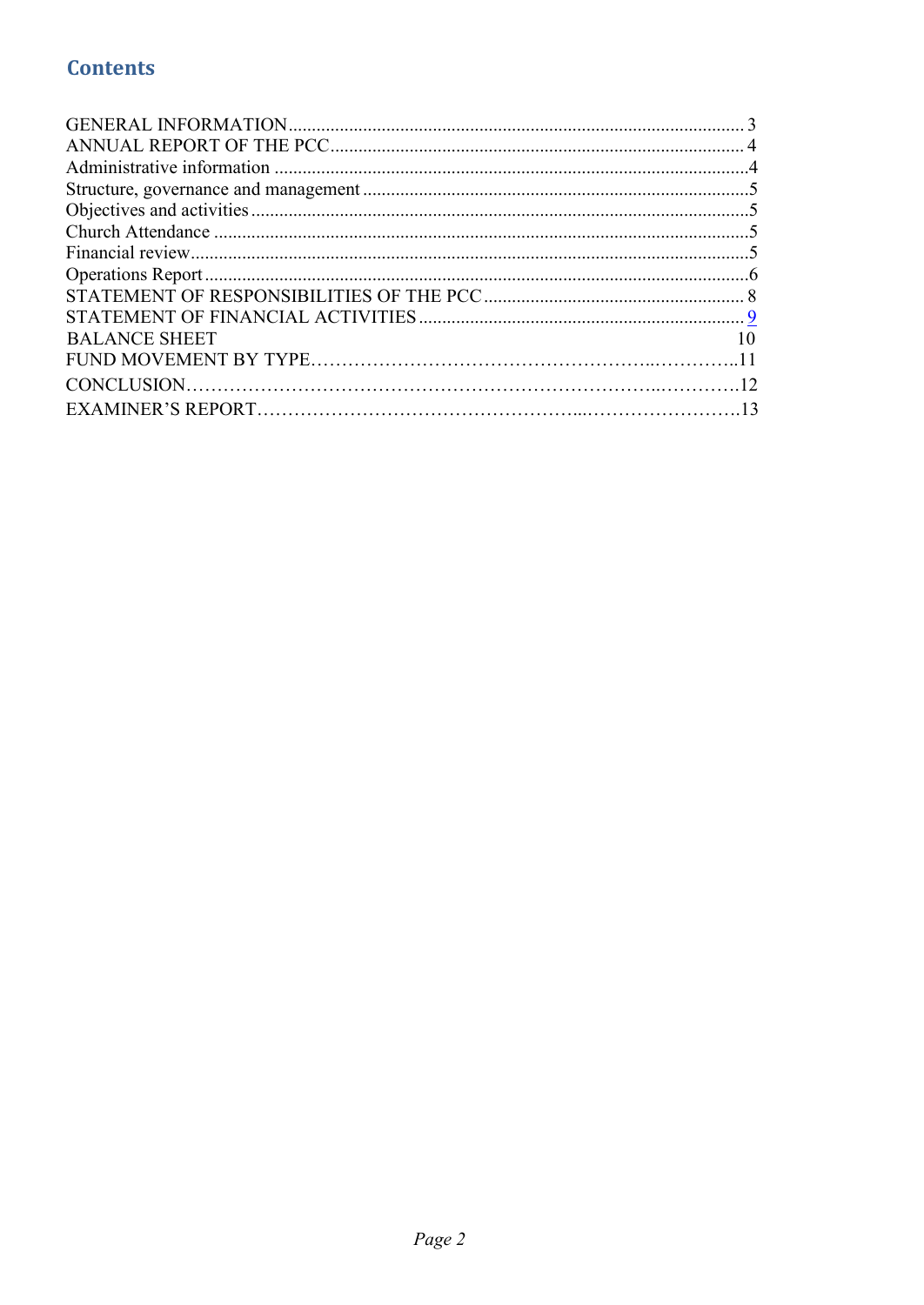## **PAROCHIAL CHURCH COUNCIL OF CHRIST CHURCH, STAMFORD**

## **GENERAL INFORMATION**

| Charity name            | The Parochial Church Council of the Ecclesiastical<br>Parish of Christ Church Stamford                               |
|-------------------------|----------------------------------------------------------------------------------------------------------------------|
| Charitable status       | The Parochial Church Council is a charity<br>registered with the Charity Commission,<br>registration number: 1139222 |
| Principal address       | Christ Church, Green Lane, Stamford PE9 1HE                                                                          |
| Principal contact       | Mrs. Lisa Garwood, Administrator and Treasurer                                                                       |
| Telephone no.           | 01780 766446                                                                                                         |
| Email                   | admin@christchurchstamford.com                                                                                       |
| Website                 | www.christchurchstamford.com                                                                                         |
| <b>Bankers</b>          | Barclays Bank plc, Broad St, Stamford                                                                                |
| Independent<br>examiner | Michelle Feasey, Stamford                                                                                            |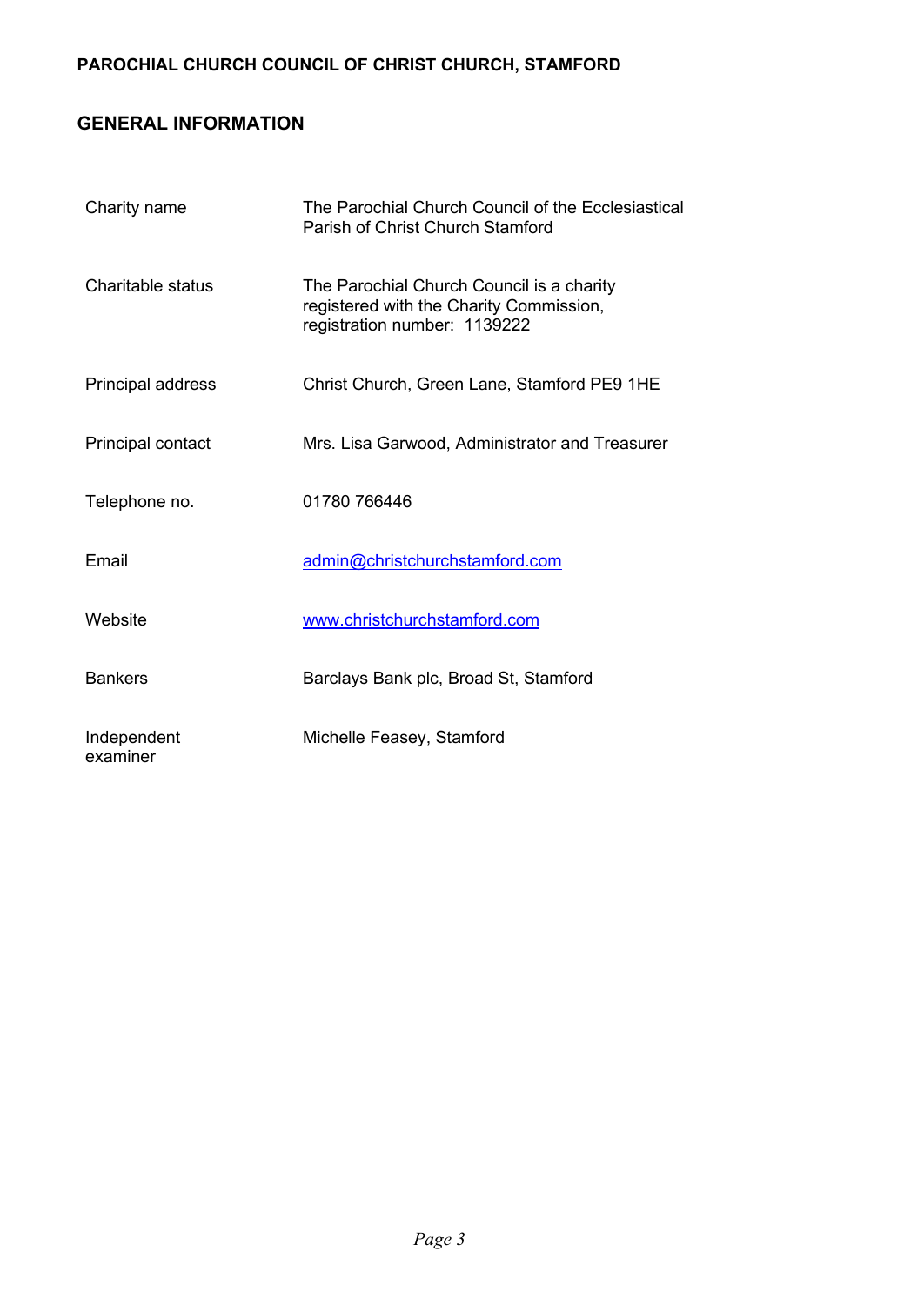## **ANNUAL REPORT OF THE PCC**

#### **YEAR ENDED 31ST DECEMBER 2021**

#### **Administrative information**

Christ Church Stamford is situated on Green Lane Stamford. It is part of the Diocese of Lincoln within the Church of England.

#### *Parochial Church Council (PCC) Membership*

Members of the PCC are either ex officio or elected by the Annual Parochial Church Meeting (APCM) in accordance with the Church Representation Rules.

PCC members who have served from during 2021 are:

| <b>Ex-Officio</b>      | Anthony Laotan                 | Vicar                   |  |  |
|------------------------|--------------------------------|-------------------------|--|--|
|                        | Nigel Garwood                  | Warden                  |  |  |
|                        | Dawn Field                     | Warden (From May 2021)  |  |  |
|                        | Jay Nicholls                   | Warden (Until May 2021) |  |  |
|                        | Paul Darley                    | Reader                  |  |  |
|                        | Laura Mitchell                 | Deanery Synod           |  |  |
| <b>Elected Members</b> |                                |                         |  |  |
| Until Feb 2021         | <b>Jessica Randall-Carrick</b> |                         |  |  |
|                        | <b>Peter Christmas</b>         |                         |  |  |
|                        |                                |                         |  |  |
| Until May 2021         | James Mitchell                 |                         |  |  |
|                        | <b>Lucy Capstick</b>           |                         |  |  |
|                        |                                |                         |  |  |
| From May 2021          | <b>Tina Bland</b>              |                         |  |  |
|                        | <b>Rachael Carter</b>          |                         |  |  |
|                        | Barbara Morley                 |                         |  |  |
|                        | Jacqui Wells                   |                         |  |  |
|                        |                                |                         |  |  |
| From Sept 2021         | Carol MacBeath                 |                         |  |  |
|                        |                                |                         |  |  |
| All of 2021            | Lesley Foulkes                 |                         |  |  |
|                        | Lisa Garwood                   |                         |  |  |
|                        | <b>Lesley Nicholls</b>         |                         |  |  |

#### *Committees*

The PCC operates through a Standing Committee which has the power to transact the business of the PCC between its meetings subject to any directions given by Council and to limits of delegated authority.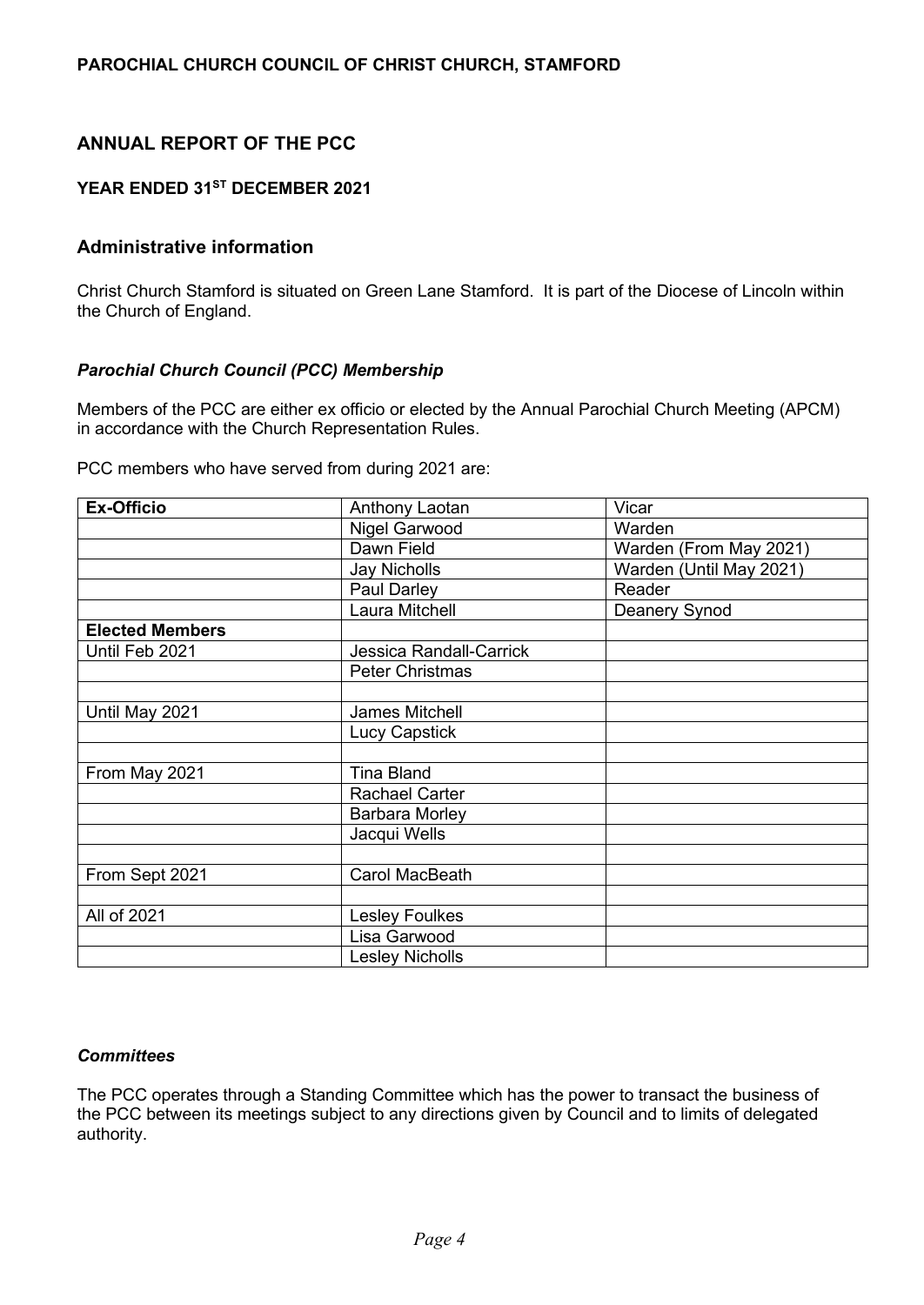The Building Committee oversees the stewardship of the Church building and ensures that repairs are dealt with.

#### **Structure, governance and management**

The method of appointment of PCC members is set out in the Church Representation Rules. All Church attendees are encouraged to register on the Electoral Roll. The full PCC met 11 times during the year. Committees have met between meetings and items from these were included in the PCC discussions as appropriate.

#### **Objectives and activities**

Christ Church PCC has the responsibility of promoting within the Ecclesiastical parish the whole mission of the Church – pastoral, evangelistic, social, and ecumenical. It also has maintenance responsibilities for the Christ Church building. The church operates five social outreach projects covering newborn to elderly, vulnerable, disabled, and marginalised individuals.

#### **Church Attendance**

The church holds a weekly morning service at 10am. For the first half of the year attendees had to book to attend and numbers were limited to 30. As we reopened without booking from September we see weekly attendance average around 30 – 40 people.

There are 59 members on the Electoral Roll.

#### **Financial review**

Regular financial reports have been given to the PCC throughout the year.

The total income for Christ Church was £58,082 a small increase of 1%. Expenditure also increased about 0.5% With congregant numbers remaining low for much of the year, following Covid, this was to be expected and our figures were in line with our budget forecast.

Our regular giving and open plate giving showed a very small increase. There are encouraging signs as we neared the year-end that this will go in an upwards direction as more people join us or return post-Covid. At the end of 2020 we closed our transport scheme and sold the minibus. This was sold at a loss and the only fixed asset on the balance sheet now is the wheelchair car. The PCC agreed to the disbursement of the sale proceeds. We were able to pay an additional £5,860 to our parish share, transfer £4,800 to our Children and Youth Minister fund, £3,000 to Fabric fund and left the remaining £6340 in General Fund.

Our biggest challenge remains to increase our income to support the payment of our Parish share and our other commitments. We communicate finances more regularly with the wider congregation and plan more fundraising efforts next year. We intend to make a covenant pledge (parish share) of £10,000 next year.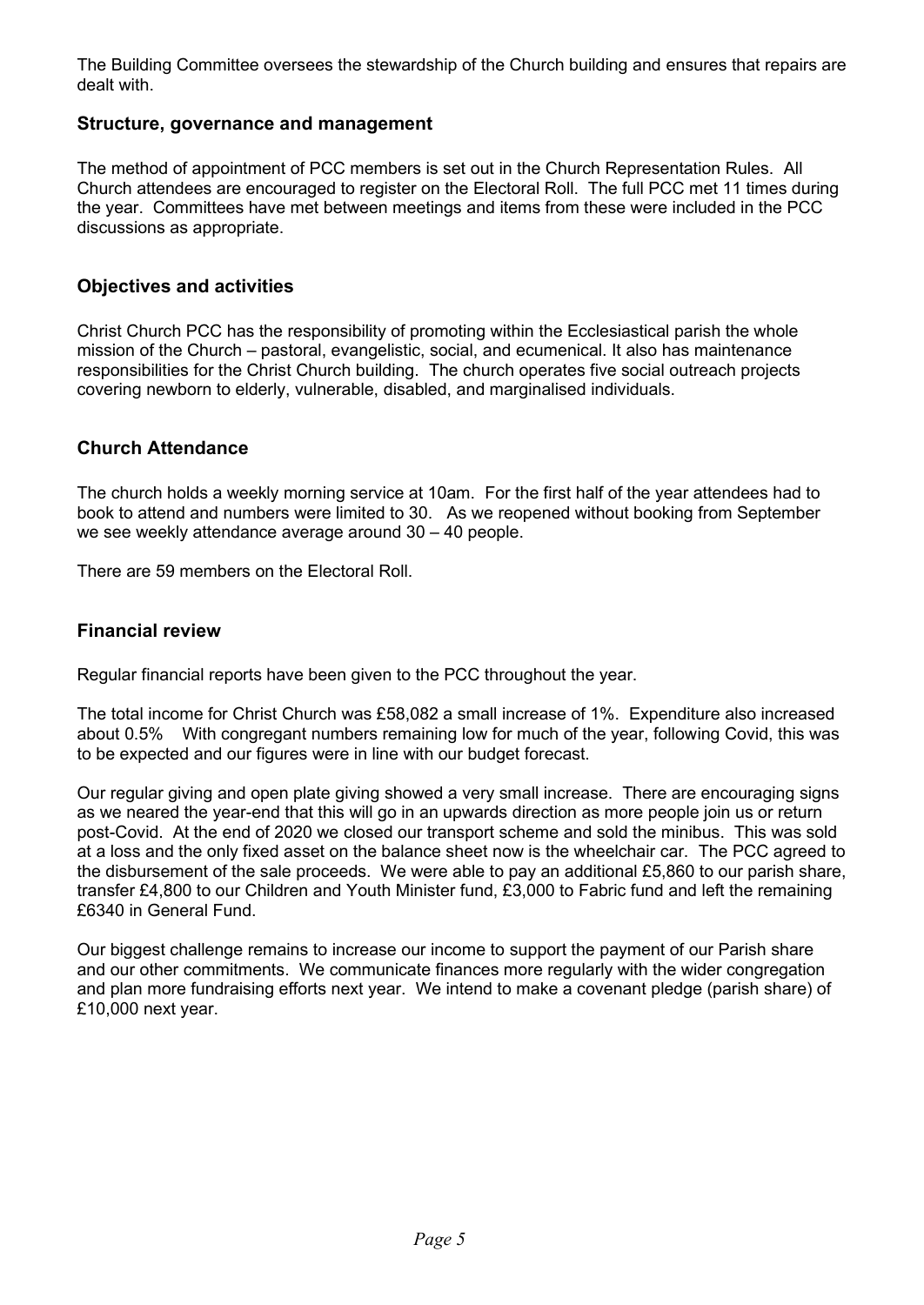#### **Christ Church Ministry**

This year has seen the first full year of Rev Anthony Laotan leading the church. Due to Covid numbers remained low for the first half of the year but we continued with weekly services. We were able to re-start Sunday Zone (children's church) in September. Our income has remained stable, and we have seen encouraging signs of growth in the last few months of the year. During the summer months as things began to re-open, we ran a weekly outdoor Pop-Up café. As we connected with our community, we noticed a couple of exciting opportunities which have led to a project to develop the gardens at church and a new and thriving International Community Group. We have received a generous donation from Stamford XT of £1,500 to develop the gardens with a further £1,500 promised from The Ark Trust.

#### **Operations Report**

Christ Church has at the heart of its outreach programs a desire to welcome people, meet their pastoral needs, and draw them into fellowship together. We aim to bring the Christ Church Values and Vision to life by drawing people into fellowship and ultimately a relationship with Christ. Under the leadership of the Rev Anthony Laotan it has been a year of adapting to the new post Covid environment which has meant some changes in what we have been able to do but also led to new opportunities.

#### **Anchored**

As part of our restructure following Covid-19 we started a new program under the leadership of one member of staff. The remaining funds from the Transport Designated fund were moved to this new project which seeks to provide support and intergenerational activities that build resilience, improve wellbeing, reduce loneliness, foster community integration, and enable spiritual transformation within our Parish in particular and Stamford in general. We have received £3,000 from Stamford XT, £3000 from Stamford Kiwani's and £1,500 from Burghley Family Trust for this important work. This program incorporates our existing StartaFresh and Day Centre

#### **Day Centre**

Day Centre remained closed until July 2021. We had kept in touch with all our regular members by telephone and welcomed them back for a summer party. We then restarted a fortnightly lunch from September. The number of members remained stable and we were able to continue to provide a two course hot lunch, entertainment and transport. We are grateful for continued financial support from the Reiss Trust. Next year we will need to consider replacing some kitchen equipment and how best to offer transport for the group.

#### **StartaFresh**

This group continued during 2021, with limited numbers at the start of the year. It now runs two sessions per week on a Monday and Friday, offering vital confidence building and social support for the members. We have started a monthly art therapy session and continue to provide educational opportunities with Rutland Adult Learning and the Pelican Trust.

#### **Community Chatter**

Runs weekly as an afternoon drop-in session where anyone from the community can come along for friendship and support. Many members knit or craft and there is a chance to play games. This group developed following the success of the Pop-Up Café but may be developed further next year.

#### **Hamper Project**

We receive regular donations from customers at our local Sainsburys which we distribute to people in need. We have established partnerships with Bluecoat School and Stamford Welland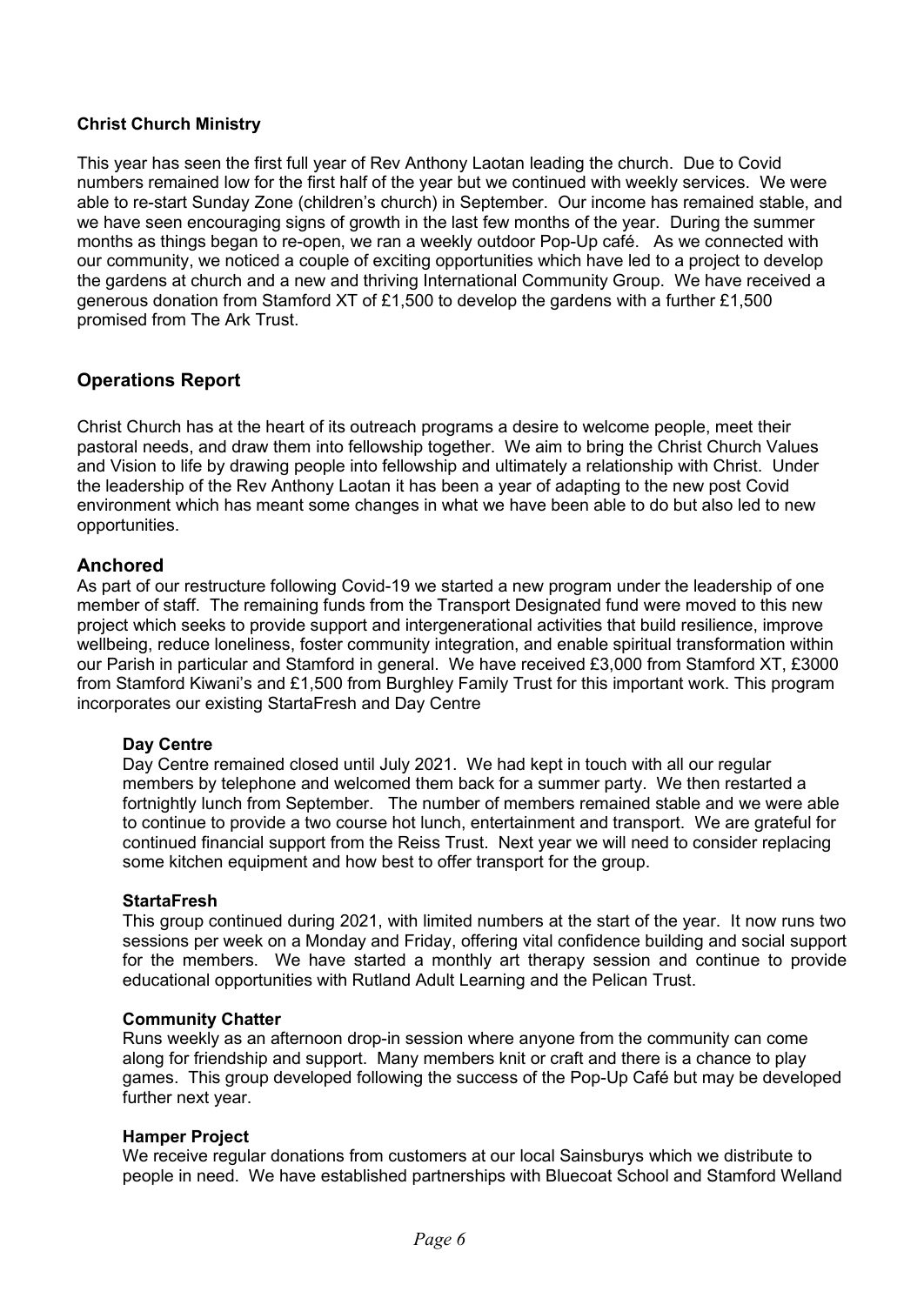Academy and regularly deliver hampers to them to distribute to their families. We keep a few hampers each time at church to meet any urgent needs.

## **Children and Youth**

Much of our Children and Youth work remained online during the first half of the year with our Children and Youth Minister maintaining a regular connection with our children, young people, and their families. For the first half of 2021 we ran a new group for Mum's and babies, Lil' Cherubs, which is now part of our Tots and Toast group. We were able to restart Tots n Toast and The Den in July. We also ran a weekly Holiday Club for primary aged children in the Summer Holidays. We received funding in July from the Stamford Lads Club enabling our Children and Youth Minister to have one day a week split between Bluecoat School and Stamford Welland Academy. Currently she provides reading and pastoral support, and we are developing these links with the schools. We have been able to continue all this important work thanks to funding from The Ark Trust, Burghley Family Trust, Stamford Lads Club and Stamford Rotary.

This year our Children and Youth Minister was able to purchase an AED machine that is fixed outside our church thanks to a very generous donation from Cummins.

## **Christ Church Grantors**

Christ Church gives a huge thank you to the many people who so kindly donate to support the outreach programs. We have also received generous donations from a range of organisations in 2021, including:

- Burghley Family Trust
- Reiss Family Trust
- The Ark Trust
- Cummins Inc
- Stamford Kiwanis
- Stamford XT
- Stamford Lad's Club
- Stamford Rotary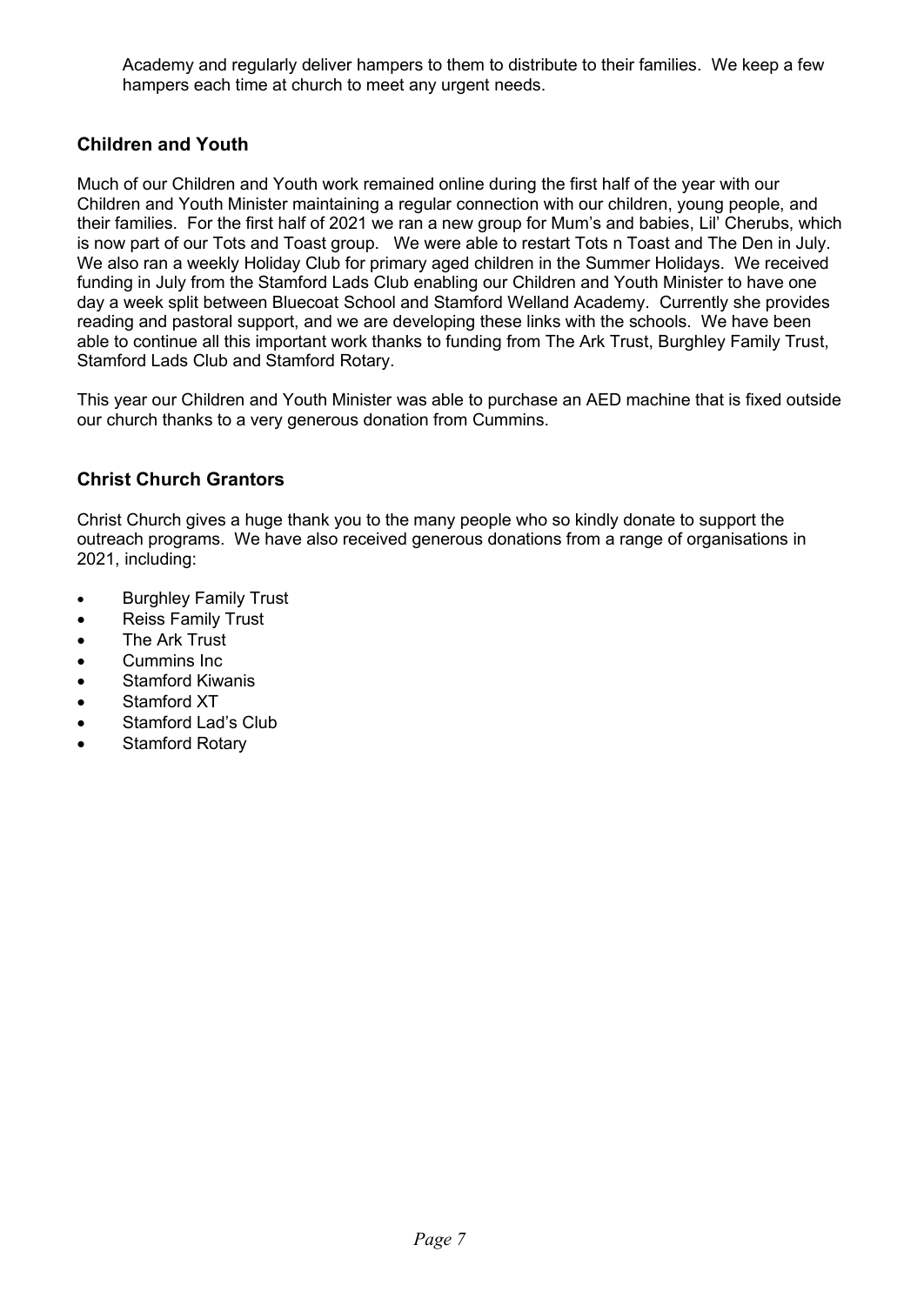## **STATEMENT OF RESPONSIBILITIES OF THE PCC**

Charity Law requires the members of the PCC to prepare financial statements for each financial year which give a true and fair view of the Charity's financial transactions during the Charity year and of the disposition of the Charity's assets and liabilities at the end of that year. In preparing those financial statements, the members of the PCC are required to:

- i. select suitable accounting policies and then apply them consistently
- ii. make judgements and estimates that are reasonable and prudent
- iii. state whether the financial statements have been prepared in accordance with the guidelines set out in the Charities Statement of Recommended Practice (FRSSE) subject to any material departures disclosed and explained in the financial statements.

The members of the PCC are responsible for keeping proper accounting records which enable them to prepare financial statements which comply with the Charities Act 2011. They are also responsible for safeguarding the assets of the Charity and hence for taking reasonable steps for the prevention and detection of fraud and other irregularities.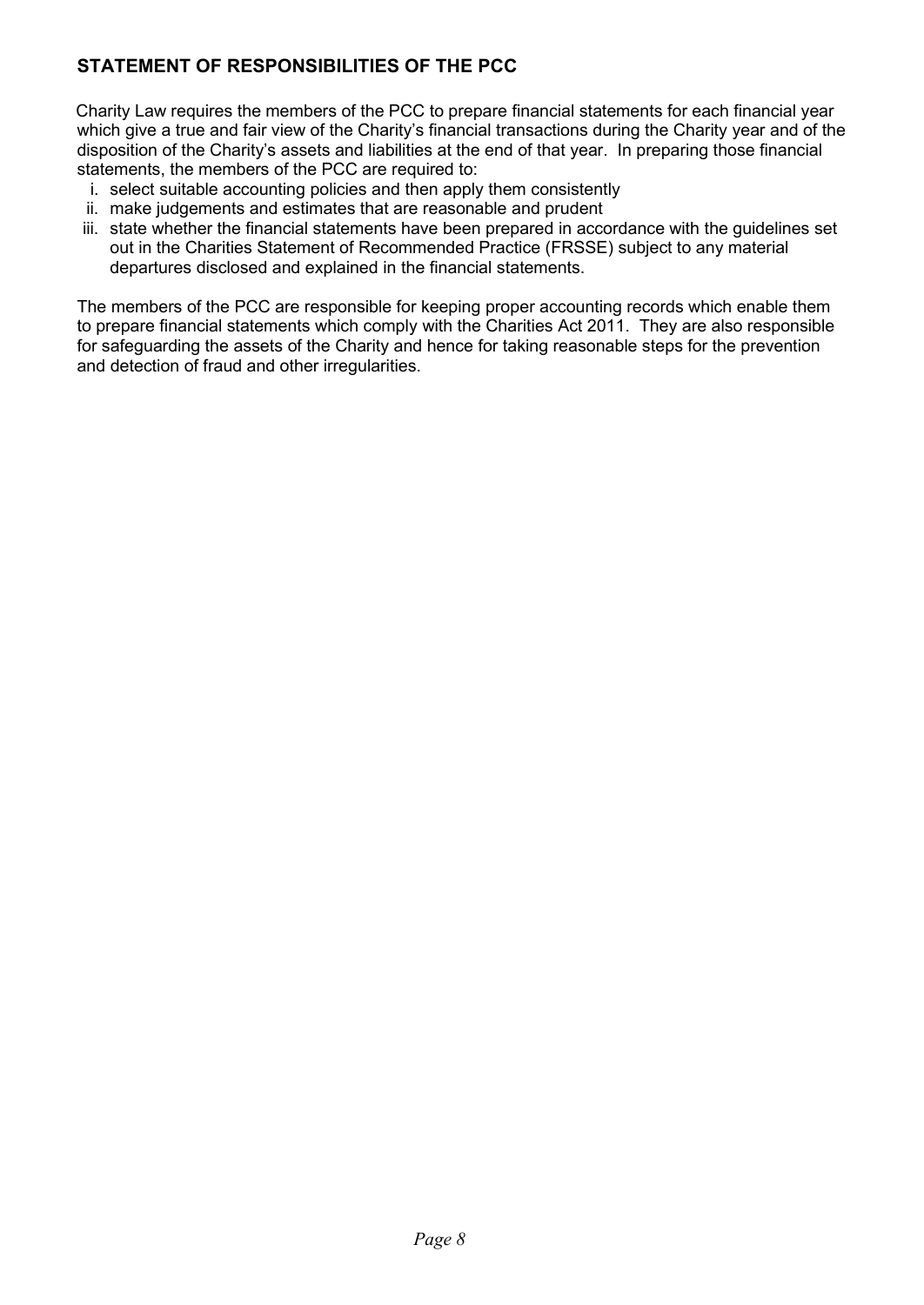#### **Christ Church - 1139222**

#### **Statement of Financial Activities**

#### **For the period from 01 January 2021 to 31 December 2021**

|                                                       | <b>Unrestricted</b><br>funds | <b>Restricted</b><br>funds | <b>Endowment</b><br>funds | <b>Total</b><br>funds | Prior year<br>total funds |
|-------------------------------------------------------|------------------------------|----------------------------|---------------------------|-----------------------|---------------------------|
| <b>Receipts</b>                                       |                              |                            |                           |                       |                           |
| Planned giving                                        | 13,854                       |                            |                           | 13,854                | 13,663                    |
| Collections and other giving                          | 2,511                        |                            |                           | 2,511                 | 2,274                     |
| Other voluntary receipts                              | 6,436                        | 25,777                     |                           | 32,213                | 24,889                    |
| Gift Aid recovered                                    | 3,657                        |                            |                           | 3,657                 | 3,301                     |
| Other receipts                                        | 599                          |                            |                           | 599                   | 48                        |
| Activities for generating funds                       | 1,411                        |                            |                           | 1,411                 | 110                       |
| Investment Income                                     |                              |                            |                           |                       |                           |
| Receipts from church activities                       | 3,834                        |                            |                           | 3,834                 | 13,059                    |
| <b>Total income</b>                                   | 32,304                       | 25,777                     |                           | 58,082                | 57,348                    |
| <b>Payments</b>                                       |                              |                            |                           |                       |                           |
| Cost of generating funds                              | 1,455                        | 9,473                      |                           | 10,928                | 14,469                    |
| Missionary and Charitable Giving                      | 320                          | 30                         |                           | 350                   | 75                        |
| Parish Share                                          | 10,000                       |                            |                           | 10,000                | 3,700                     |
| Clergy and Staffing costs                             | 11,306                       | 20,528                     |                           | 31,835                | 42,111                    |
| <b>Church Running Expenses</b>                        | 12,924                       | 5,978                      |                           | 18,902                | 14,951                    |
| Church Repairs & Maintenance                          | 3,725                        | 786                        |                           | 4,511                 | 762                       |
| Hall Repairs & Maintenance                            |                              |                            |                           |                       |                           |
| New Building work                                     |                              |                            |                           |                       |                           |
| Governance Costs                                      | 672                          |                            |                           | 672                   | 672                       |
| <b>Total expenditure</b>                              | 40,404                       | 36,796                     | —                         | 77,201                | 76,742                    |
| Net income / (expenditure) resources before transfer  | (8,099)                      | (11, 019)                  |                           | (19, 119)             | (19, 394)                 |
| <b>Transfers</b>                                      |                              |                            |                           |                       |                           |
| Gross transfers between funds - in                    | 29,798                       | 4,810                      |                           | 34,608                | 6,317                     |
| Gross transfers between funds - out                   | (14, 571)                    | (20, 037)                  |                           | (34, 608)             | (6, 317)                  |
| Other recognised gains / losses                       |                              |                            |                           |                       |                           |
| Gains / losses on investment assets                   |                              |                            |                           |                       |                           |
| Gains on revaluation, fixed assets, charity's own use |                              |                            |                           |                       |                           |
| Net movement in funds                                 | 7,127                        | (26, 246)                  |                           | (19, 119)             | (19, 394)                 |
| <b>Reconciliation of funds</b>                        |                              |                            |                           |                       |                           |
| Total funds brought forward                           | 33,350                       | 47,834                     |                           | 81,185                | 100,579                   |
| Total funds carried forward                           | 40,477                       | 21,588                     |                           | 62,066                | 81,185                    |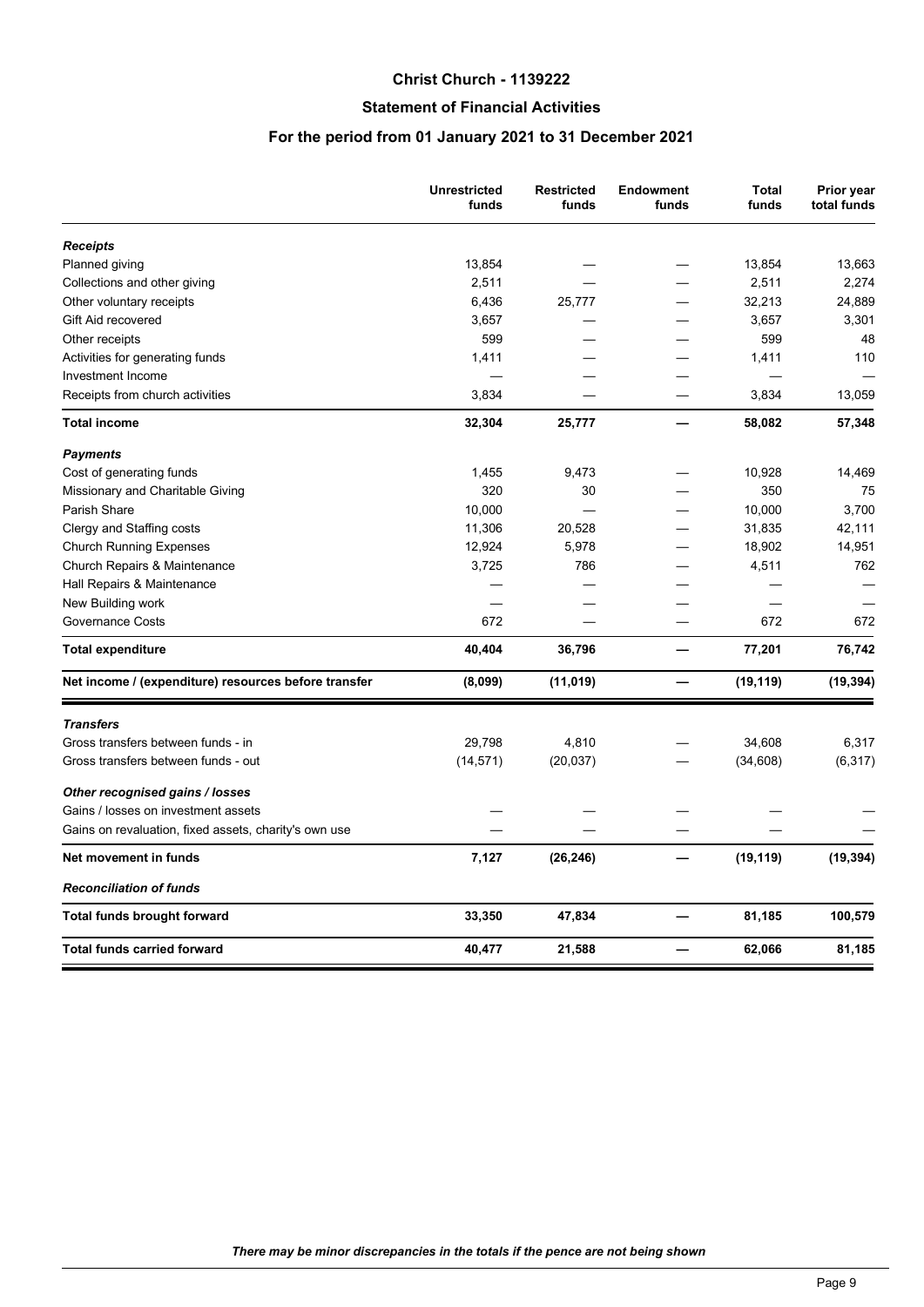#### **Christ Church – 1139222**

#### **Balance Sheet (Church of England) As at: 31 December 2021**

|                                                   | As at 31/12/2021 | As at 31/12/2020 |
|---------------------------------------------------|------------------|------------------|
|                                                   | £                | £                |
| <b>Fixed assets</b>                               |                  |                  |
| Tangible assets                                   | 209              | 29,735           |
|                                                   | 209              | 29,735           |
|                                                   |                  |                  |
| <b>Current assets</b>                             |                  |                  |
| Cash at bank and in hand                          | 62,090           | 51,598           |
|                                                   | 62,090           | 51,598           |
| <b>Liabilities</b>                                |                  |                  |
| Creditors: Amounts falling due in one year        | 234              | 148              |
| Net current assets less current liabilities       | 61,856           | 51,449           |
|                                                   |                  |                  |
| <b>Total assets less current liabilities</b>      | 62,066           | 81,185           |
| Total net assets less liabilities                 | 62,066           | 81,185           |
| <b>Represented by</b>                             |                  |                  |
| <b>Unrestricted</b>                               |                  |                  |
| Unrestricted - General fund                       | 17,465           | 11,237           |
| <b>Designated</b>                                 |                  |                  |
| Designated - Anchored Designated                  | 9,901            |                  |
| Designated - StartAFresh                          | 1,315            | 1,354            |
| Designated - Transport Scheme                     | 202              | 13,050           |
| Designated - Toddlers Tots n Toast                | 620              | 642              |
| Designated - Fabric Fund                          | 2,372            |                  |
| Designated - Hardship Fund                        | 2,255            | 2,425            |
| Designated - Audio Visual                         | 981              | 4,187            |
| Designated - Children and Youth Minster           | 511              |                  |
| Designated - Crunch and Mission refreshments      | 581              | 452              |
| Designated - Garden Project Designated            | 100              |                  |
| Designated - Outreach Activities                  | 3,000            |                  |
| Designated - Day Centre                           | 1,171            |                  |
| <b>Restricted</b>                                 |                  |                  |
| Restricted - AED                                  | 13               |                  |
| Restricted - Day Centre (R)                       | 6,169            | 6,448            |
| Restricted - StartAFresh (R)                      | 20               | 3,388            |
| Restricted - Transport - Mini Bus (R)             | 2,919            | 32,452           |
| Restricted - Mission Fund                         | 718              | 748              |
| Restricted - Agency collection                    | 28               | 28               |
| Restricted - Anchored Restricted                  | 1,000            |                  |
| Restricted - CYM Projects                         |                  | 555              |
| Restricted - Childrens and Youth Minister         | 7,782            | 2,969            |
| Restricted - Celebrate Holiday Weekend Restricted | 26               | 58               |
| Restricted - Childrens Church                     | 722              | 495              |
| Restricted - Enable                               | 687              | 687              |
| Restricted - Garden Project                       | 1,500            |                  |
| Funds of the church                               | 62,066           | 81,185           |

*There may be minor discrepancies in the totals if the pence are not being shown*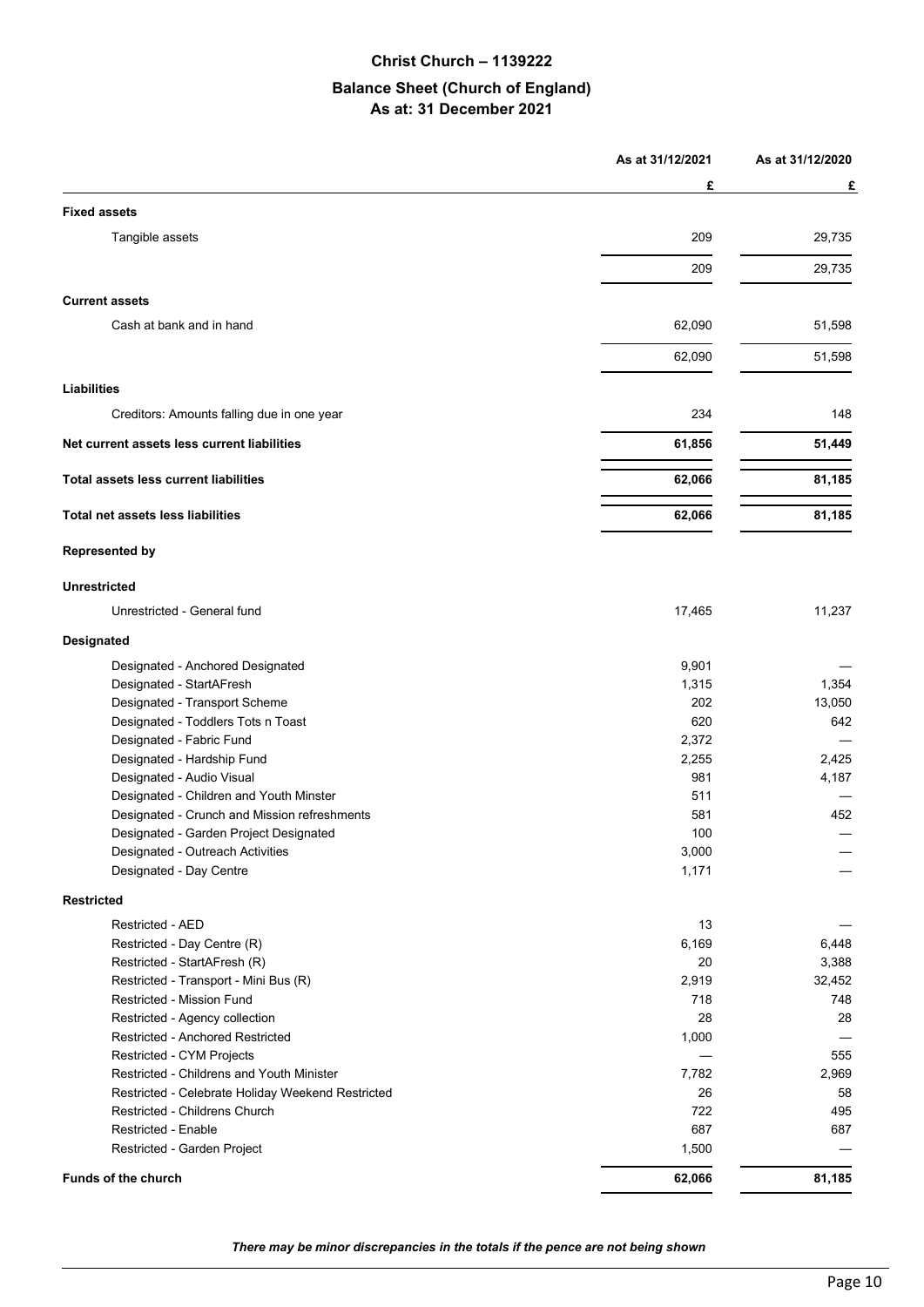#### Christ Church - 1139222

#### Fund movement by type Selected period: 01 January 2021 to 31 December 2021

| <b>Fund and type</b>                | <b>Fund balances</b><br>brought forward | Incoming<br><b>Resources</b> | Outgoing<br><b>Resources</b> | <b>Transfers</b> | Gains and<br><b>Losses</b> | Journal<br><b>Entries</b> | <b>Fund balances</b><br>carried forward |
|-------------------------------------|-----------------------------------------|------------------------------|------------------------------|------------------|----------------------------|---------------------------|-----------------------------------------|
| <b>Unrestricted</b>                 |                                         |                              |                              |                  |                            |                           |                                         |
| General - General fund              | 11,237                                  | 27,314                       | 30,252                       | 9,167            |                            |                           | 17,465                                  |
| Sub-totals                          | 11,237                                  | 27,314                       | 30,252                       | 9,167            | —                          |                           | 17,465                                  |
| <b>Designated</b>                   |                                         |                              |                              |                  |                            |                           |                                         |
| ANCHORDES - Anchored                |                                         | 350                          | 1,870                        | 11,421           |                            |                           | 9,901                                   |
| AUDIOVIS - Audio Visual             | 4,187                                   | 952                          | 4,158                        |                  |                            |                           | 981                                     |
| CYMDESTIN - C&Y Minister            |                                         | 706                          | 194                          |                  |                            |                           | 511                                     |
| <b>CRUNCH -Mission Refreshments</b> | 452                                     | 620                          | 491                          |                  |                            |                           | 581                                     |
| <b>GARDENDES - Garden Project</b>   |                                         |                              |                              | 100              |                            |                           | 100                                     |
| OUTREACH - Outreach                 |                                         | $\overline{\phantom{0}}$     |                              | 3,000            |                            |                           | 3,000                                   |
| DAY - Day Centre                    | $\overline{\phantom{0}}$                | 1,219                        | 48                           |                  |                            | $\overline{\phantom{0}}$  | 1,171                                   |
| <b>START - StartAFresh</b>          | 1,354                                   |                              | 39                           |                  |                            |                           | 1,315                                   |
| <b>TRANSPORT Scheme</b>             | 13,050                                  | 1,141                        | 2,568                        | (11, 421)        |                            |                           | 202                                     |
| TODDLERS - Tots n Toast             | 642                                     |                              | 22                           |                  |                            |                           | 620                                     |
| <b>FABRIC- Fabric Fund</b>          |                                         |                              | 627                          | 3,000            |                            |                           | 2,372                                   |
|                                     |                                         |                              |                              |                  |                            |                           |                                         |
| HARDSHIP - Hardship                 | 2,425                                   |                              | 130                          | (40)             |                            |                           | 2,255                                   |
| Sub-totals                          | 22,113                                  | 4,990                        | 10,151                       | 6,060            | —                          | $\overline{\phantom{0}}$  | 23,011                                  |
| <b>Restricted</b>                   |                                         |                              |                              |                  |                            |                           |                                         |
| <b>AED</b>                          |                                         |                              |                              |                  |                            |                           | 13                                      |
|                                     |                                         | 1,908                        | 1,894                        |                  |                            |                           |                                         |
| <b>ANCHORRES - Anchored</b>         |                                         | 1,000                        |                              |                  |                            |                           | 1,000                                   |
| CYMPROJ - CYM Projects              | 555                                     | 500                          | 1,055                        |                  |                            |                           |                                         |
| CYMREST - C&Y Minister              | 2,969                                   | 10,394                       | 10,381                       | 4,800            |                            |                           | 7,782                                   |
| CelebrateR - Holiday Weekend        | 58                                      |                              | 32                           |                  |                            |                           | 26                                      |
| Child - Childrens                   | 495                                     | 2,141                        | 1,887                        | (27)             |                            |                           | 722                                     |
| <b>ENABLE - Enable</b>              | 687                                     | $\overline{\phantom{0}}$     |                              |                  |                            |                           | 687                                     |
| <b>GARDENRES - Garden</b>           |                                         | 1,500                        |                              |                  |                            |                           | 1,500                                   |
| DayR - Day Centre                   | 6,448                                   | 2,000                        | 2,279                        |                  |                            |                           | 6,169                                   |
| StartR - StartAFresh                | 3,388                                   | 6,333                        | 9,701                        |                  |                            |                           | 20                                      |
| Mini-BusR - Transport Bus           | 32,452                                  |                              | 9,533                        | (20,000)         | $\overline{\phantom{0}}$   |                           | 2,919                                   |
| Mission - Mission Fund              | 748                                     |                              | 30                           |                  |                            |                           | 718                                     |
| Agency - Agency Collection          | 28                                      |                              |                              |                  |                            |                           | 28                                      |
| Sub-totals                          | 47,834                                  | 25,777                       | 36,796                       | (15, 227)        |                            |                           | 21,588                                  |
|                                     |                                         |                              |                              |                  |                            |                           |                                         |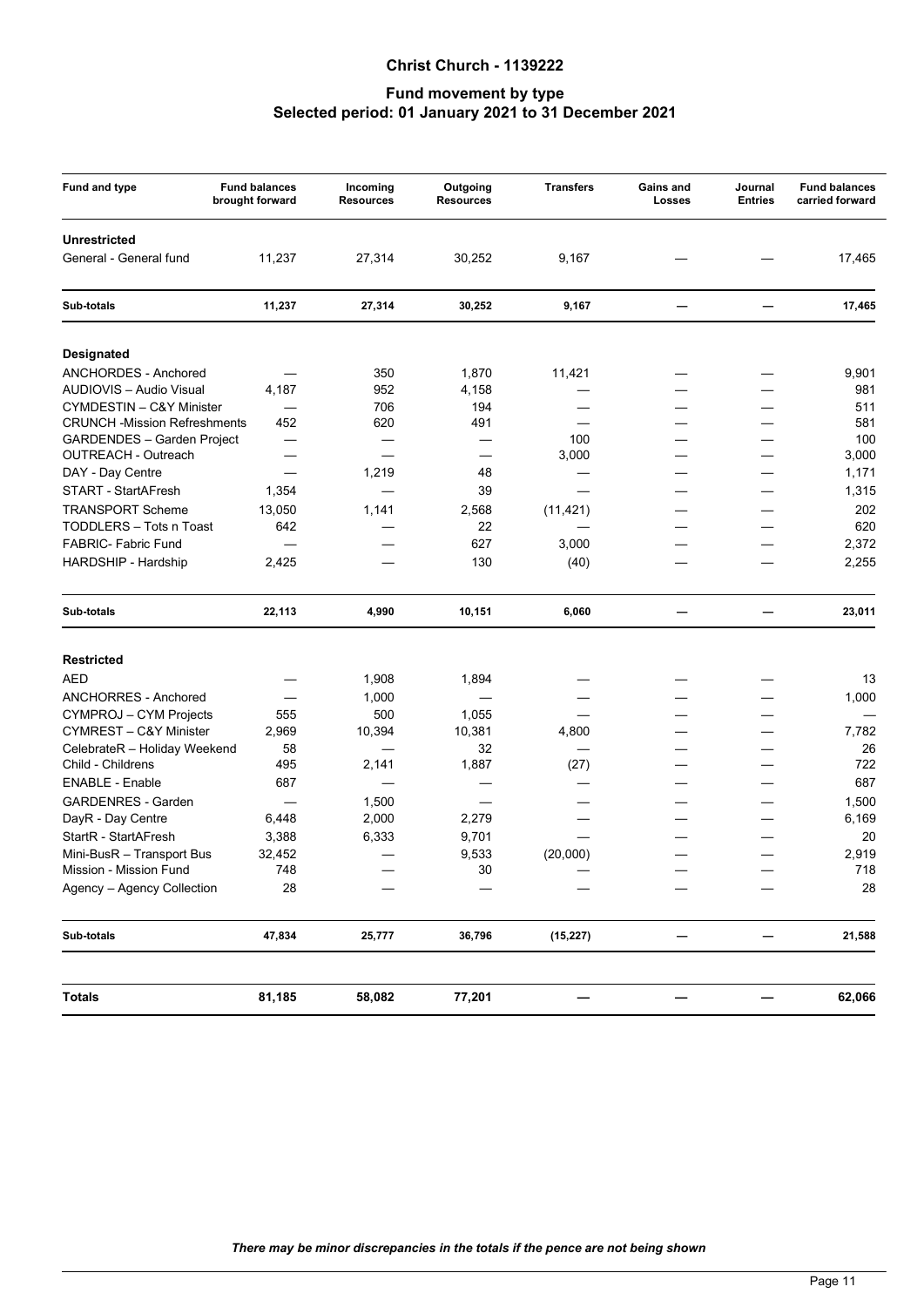## **CONCLUSION**

Before closing it is appropriate to thank most sincerely our staff and the many volunteers who give so much of their time and energies to ensure the efficient running of our projects and community activities. We are very grateful for the financial support we receive from sponsors, grantors and charitable organisations, trusts and businesses - and the people who just give, even when they themselves struggle to make ends meet. We also thank the many other groups and partners who collaborate closely with us in a multitude of ways.

This report dated:

Signed:

x------------------------------------------

x------------------------------------------

Anthony Laotan (Vicar)

Nigel Garwood (Church Warden)

x------------------------------------------

Dawn Field (Church Warden)